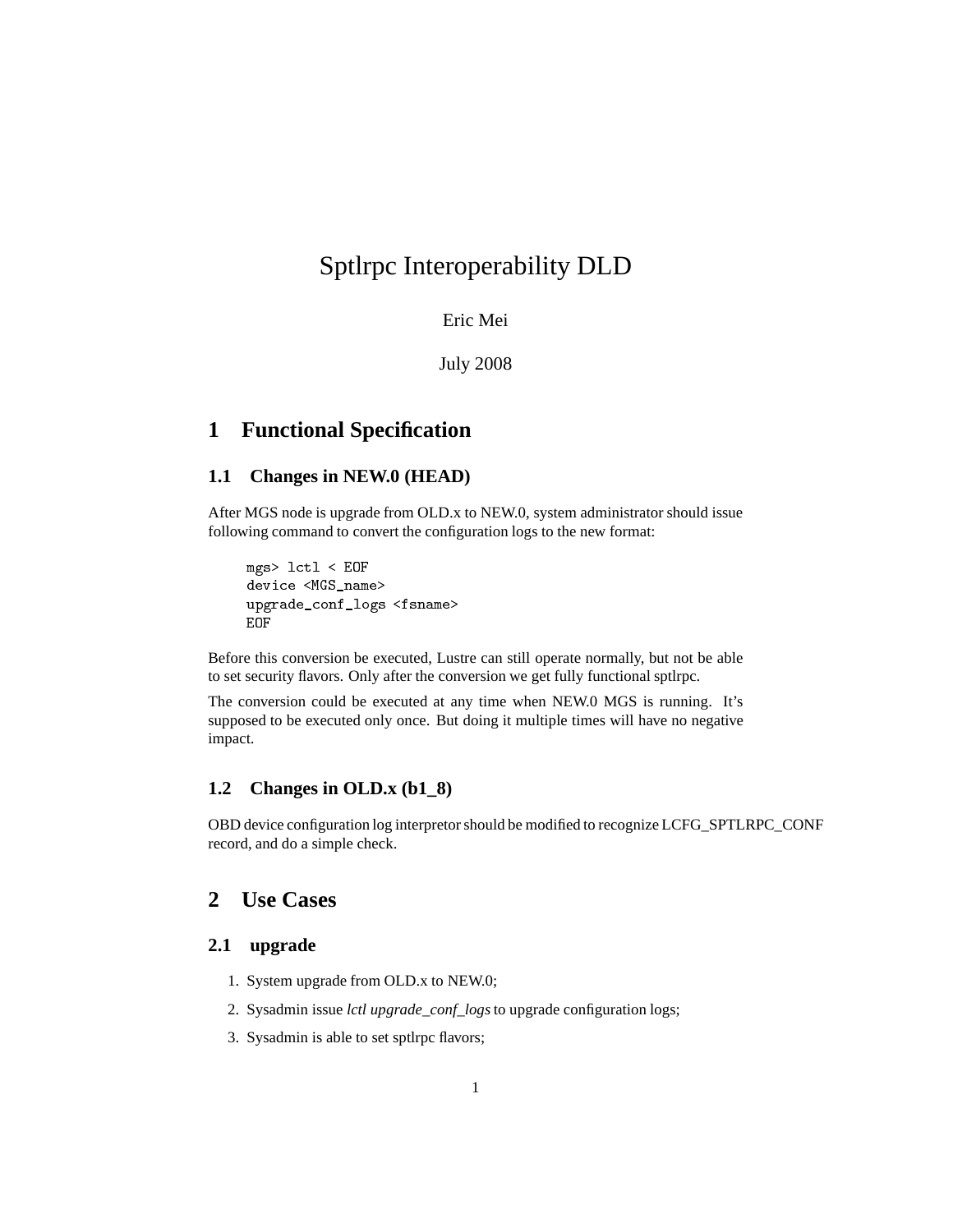### **2.2 downgrade**

- 1. All sptlrpc rules have been removed from NEW.0 MGS;
- 2. System downgrade from NEW.0 to OLD.x;
- 3. Further downgrade from OLD.x to OLD, client OBD will print out warning about unknown command SPTLRPC\_CONF, but ignore the error. Operation continue normally.

### **3 Logical Specification**

### **3.1 Upgrade Logs**

This functionality should be added on NEW.0 (HEAD).

• Main ioctl handler.

```
int mgs_upgrade_conf_logs(*obd, *fsname) {
   /*
    * according to @fsname, find all existing logs:
    * <fsname>-client: client log
    * <fsname>-OSTnnnn: OST logs
    * <fsname>-MDTnnnn: MDT logs
    */
   log_list = find_logs(fsname);/* upgrade each log */
   for_each_log(logname, log_list) {
      do_upgrade_log(obd, fsname, logname);
    }
  }
• upgrade one log.
 int do_upgrade_log(*obd, *fsname, *logname) {
   /* create a empty temporary log */
   llog_create(tmp_logname);
   /* iterate through the log, write to a temporary log */
   llog_process(logname, upgrade_log_handler, tmp_logname);
   /* rename the temporary log to usually name */
   rename(tmp_logname, logname);
 }
```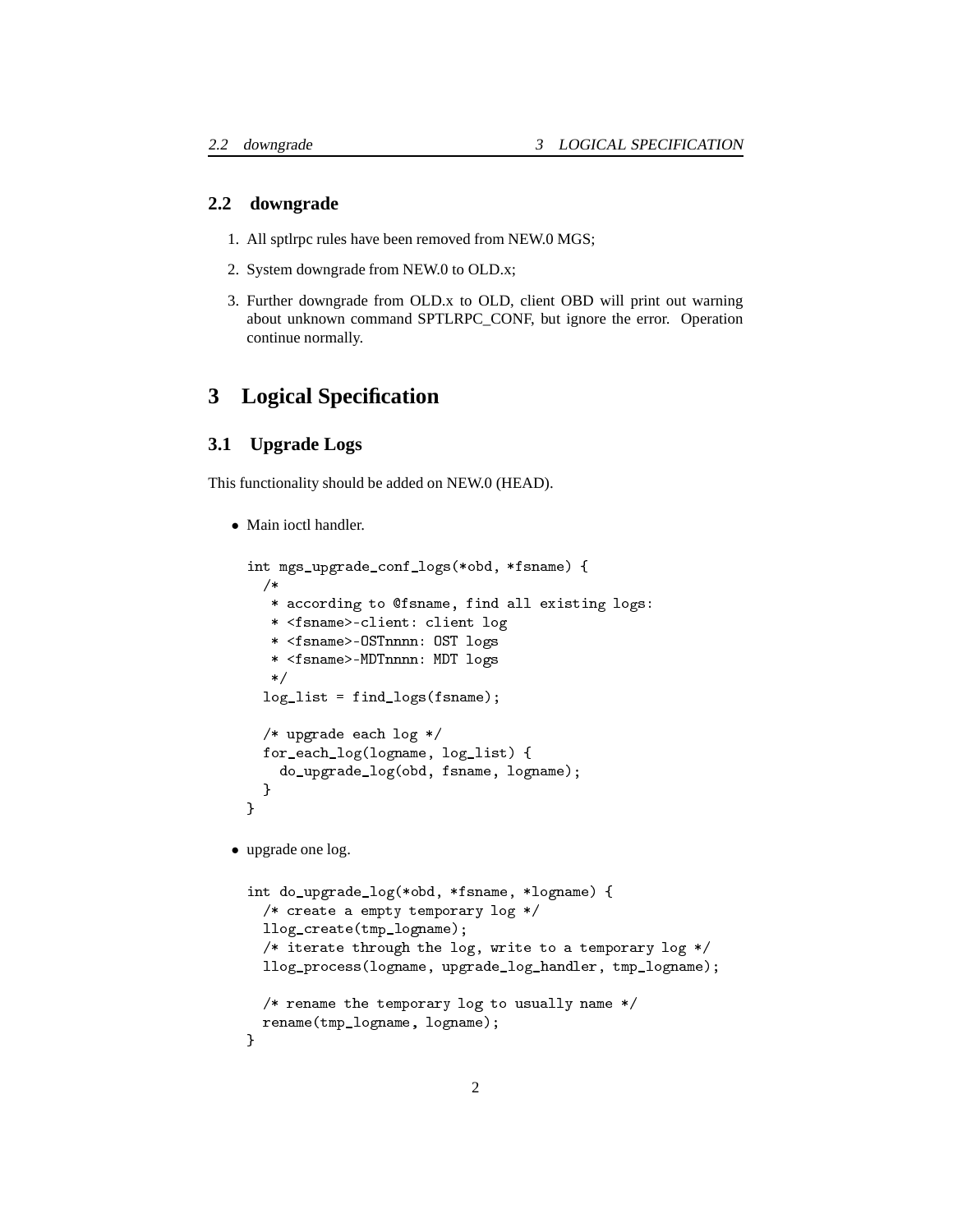• log iteration handler.

```
/*
 * copy all non-obsolete records, and insert SPTLRPC_CONF
 * record right after SETUP of affected OBD.
*/
int upgrade_log_handler(*rec, *tmp_logname) {
 /*
   * skip all the records which are marked dead. It means
   * the blocks begins with LCFG_MARKER and have CM_SKIP set,
   * and end with LCFG_MARKER.
   \ast/\overline{\phantom{a}}if (rec_inside_dead_marker(rec))
    return 0;
  /*/*
   * for device logs of MDT, OST, MDC, OSC, find the record
   * sequence of (0) -> ATTACH(1) -> SETUP(2) -> <RNEXT>(3),
   * SPTLRPC_CONF should be right after SETUP.
   */
  if (in_status_3(rec)) {
    if (<RNEXT> is SPTLRPC_CONF) {
      /* we already have SPTLRPC_CONF record, it means we're
       * upgrading an already upgraded log. do nothing here
       */
    } else {
      /* insert the SPTLRPC_CONF log */
      record_a_new_sptlrpc_conf(tmp_logname);
    <sup>}</sup>
    }
    reset_status(0);
  \mathcal{F}}
  /* copy this record */
 record_lcfg(rec, tmp_logname);
 return 0;
}
```
#### **3.2 Log Interpretor**

This functionality should be added on OLD.x.

```
int class_process_config(*lcfg) {
 switch (lcfg->lcfg_command) {
  ...
```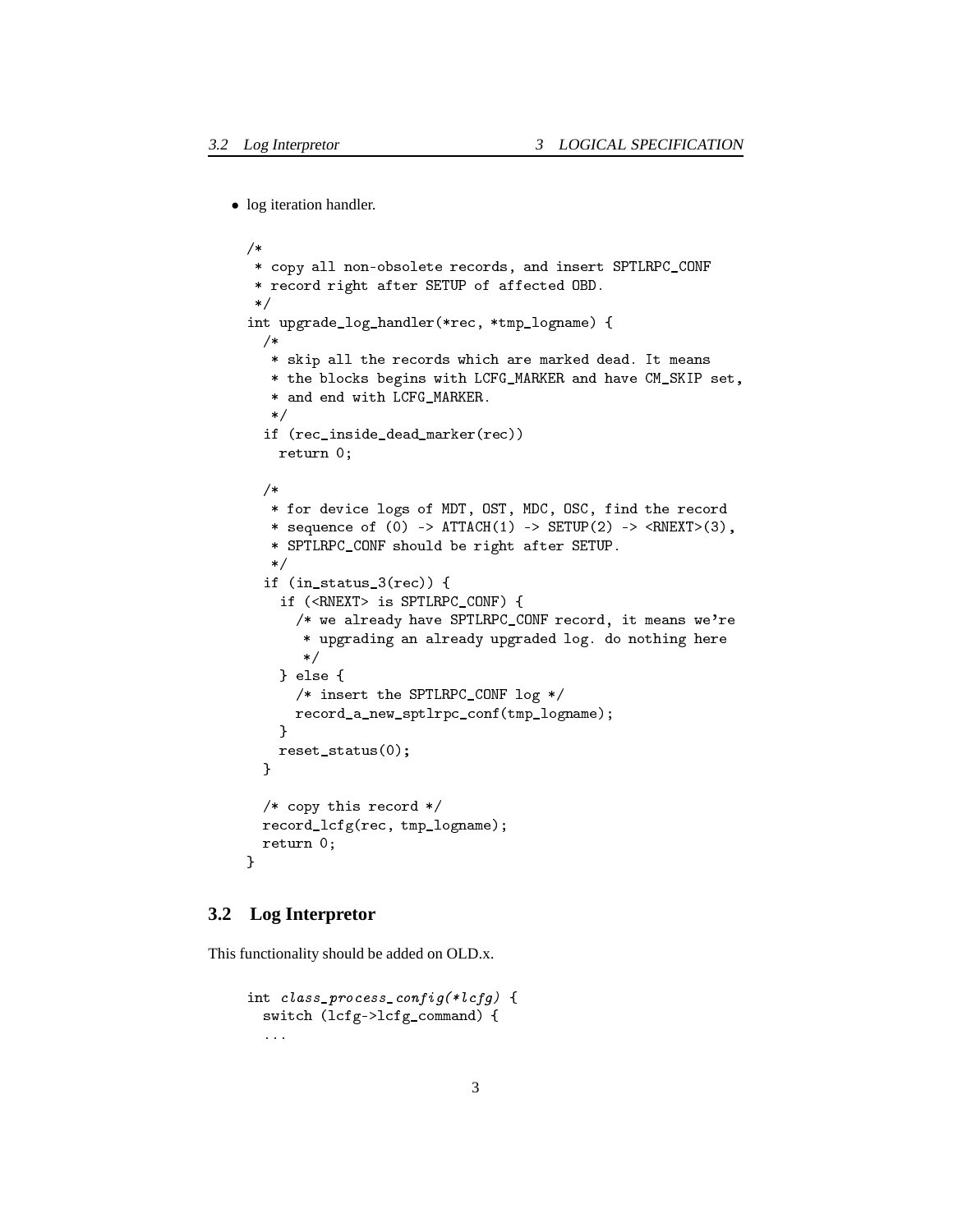```
case LCFG_SPTLRPC_CONF:
    log = sptlrpc_conf_log_extract(lcfg);
    if (log->scl_nrule != 0) {
     CWARN("nrule is not 0, you should delete all "
            "existing sptlrpc rules on MGS\n");
    \mathcal{F}}
    /* in any case, ignore it and return success */
    return 0;
  ...
 }
}
```
The *LCFG\_SPTLRPC\_CONF* is defined without *LCFG\_REQUIRED* bit, which means further downgrade to OLD the command will be ignored, only some warning will be print out about unknown command.

# **4 State Specification**

#### **4.1 Locking**

Other configure operation on MGS will obtain in-memory *fs\_db* within *mgs->mgs\_sem*, then do the real operation within *fs\_db->fsdb\_sem*. So the upgrade procedure should be protected by *mgs->mgs\_sem* and/or *fs\_db->fsdb\_sem*:

```
upgrade_log(*obd, *fsname) {
 mutex_down(mgs->mgs_sem);
 fs_db = find_fs_db(fsname);if (fs_db)
    mutex_down(fs_db->fsdb_sem);
 do_upgrade()
 if (fs_db)
   mutex_up(fs_db->fsdb_sem);
 mutex_up(mgs->mgs_sem);
}
```
There's no need to refresh config DLM lock, because the upgrade will have zero effect on behavior of OBD devices.